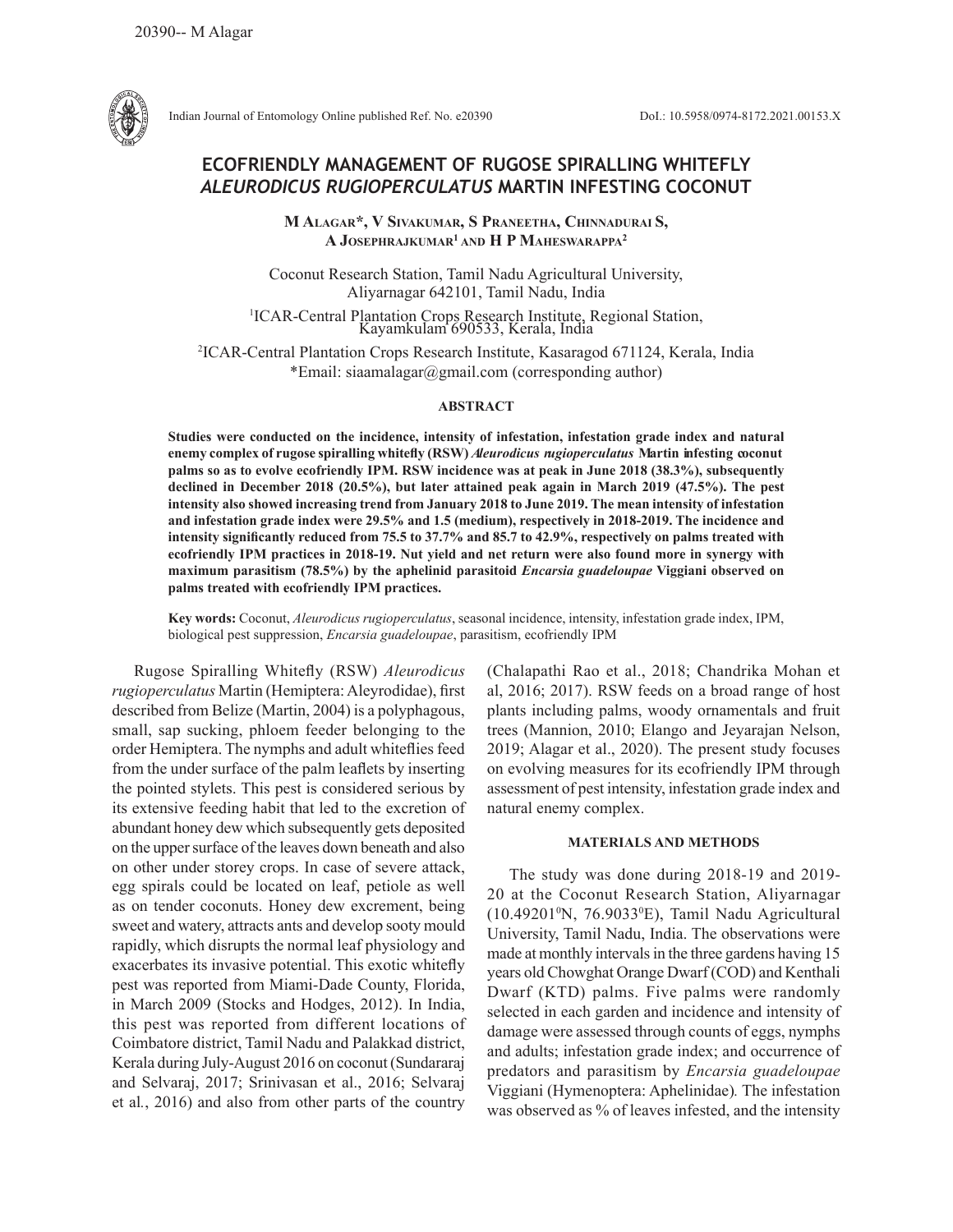assessed from four infested leaves/ fronds/ palm from outer/ middle whorl representing four directions (No. of leaflets infested/ fronds/ total leaflets/ frond x 100). Five leaflets from the observed leaf samples were brought to laboratory for the assessment of life stages of pest and natural enemies (20 leaflets/ palm and total of 100 leaflets/ plot). The infestation grade index was recorded with grading index methodology developed by Srinivasan et al*.* (2016) as follows: Adults nil, no sooty mould - Grade 0, Category Nil, Infestation grade index (IGI)  $0.0$ ;  $\leq 10$  adults/ leaflet with sooty mould in 5- 6 lowermost fronds- Grade 1, Category low, IGI -0.01 to 1.0; 10-20 adults/ leaflet with sooty mould in 10-12 fronds- Grade 1, Category medium, IGI-1.01 to 2.0; >20 adults/ leaflet; sooty mould encrustation in >12 fronds- Grade 3, Category- high, IGI- 2.01 to 3.0. A minimum of 20 palms were randomly selected in a garden in diagonal fashion and categorized. Infestation grade index was arrived as given below to categorize the gardens as low/ medium/ highly infested.

(No. of palms under Scale  $0 \times 0$ ) + (No. of palms under Scale 1 x 1) +.... +  $IGI =$  (No. of palms under Scale 3 x 3) Total no. of palms observed

Surveys were conducted to assess the natural enemies complex and IGI at the Coconut Research Station, Aliyarnagar and nearby 20 villages viz., Kottur, Malayandipattinam, Angalakurichi, Puliyankandi, Pongaliyur, Kaliayapuram Sangampalayam, Aval Chinnampalayam, Pil Chinnampalayam, Somandurai chittur, Thenchittur, Ramanamuthali pudur, Manchanayaganur, Duraiyurmedu, Kammalapatti, Sungam, Pethanayanur, Sethumadai, Odaiyakulam and Devipattinam. The collected coconut leaf samples were observed under the microscope and the parasitized nymphs and exit holes on the pupae were counted. Infested leaflets collected were kept in the laboratory for the emergence of the parasitoid. The circular exit holes of parasitoid emergence were counted under stereozoom microscope to assess the rate of parasitism. The parasitised nymphs were black whereas, the unparasitised nymphs were pale yellow, and % parasitism was worked out.

Ecofriendly IPM practices formulated under AICRP (Palm) cell, ICAR- Central Plantation Crops Research Institute (CPCRI), Kasaragod, Kerala were evaluated on selected 50 palms of 15 years old COD variety which is relatively more susceptible to RSW. Fifty palms were maintained as untreated control. The treatments include: installation of light traps @ 5/ ha, fixing yellow sticky trap sheets  $\omega$  25/ ha, spraying three rounds of 0.5% neem oil at 15 days interval on the under surface of leaves, three rounds of jet water spray at 10 days interval about 15 days after spraying of neem oil and stapling of leaflets containing*, E. guadeloupae* parasitised puparia on palm leaflets. In control palms, all cultural operations were followed except for imposition of treatments. The

RSW incidence  $\frac{6}{6}$ , intensity, IGI, number of eggs, nymphs, adult, predators, parasitism by *E. guadeloupae*  before and after IPM measures were recorded. Student't' test was used for analyzing the data.

## **RESULTS AND DISCUSSION**

The results showed that the RSW incidence declined after the receipt of south west monsoon showers and it was at its least (20.5%) in December 2018; however it reached a peak (47.5%) during March 2019; intensity of infestation and the IGI also decreased after the onset of monsoon. Maximum parasitism by *E. guadeloupae* was observed in December 2018 (70.5%); between April 2019 and March 2020, incidence was at its peak (60.2%) in June 2019, and after initiation of monsoon, it declined (20.3%) in November 2019, and reached a peak (45.5%) during June 2019, which subsequently declined to 22.7% in December 2019. Maximum parasitism by *E. guadeloupae* (84.6%) was observed in December 2019 (Table 1).

Surveys on the natural enemy complex in the infested coconut gardens at Pollachi, Tamil Nadu revealed the occurrence of predators *Jauravia pallidula* Motschulsky (Coccinellidae: Coleoptera) and *Pseudomallada astur* (Banks) (Chrysopidae: Neuroptera) and the aphelinid parasitoid *E. guadeloupae*  as well established ones. Parasitism by *E. guadeloupae*  ranged from 40.4 to 82.5%, with a maximum  $(82.5\%)$ at the Coconut Research Station, Aliyarnagar. Predators like *Chrysoperla zastrowi sillemi* (Esben- Petersen), *Mallada boninensis* (Navas), *Chilocorus nigrita* (F.), *Coccinella transversalis* (F.), *Menochilus sexmaculatus* (F.), *Propylea dissecta* (Mulsant), *Scymnus nubilis* (Mulsant), *Scymnus saciformis* (Mots.) and *Oecophylla smaragdina,* (F.) were also observed in the infested gardens at Pollachi North, and South and Anaimalai taluks of Coimbatore district. Similar results were reported from Kerala and Andhra Pradesh (Josephrajkumar et al*.,* 2016; Shanas et al*.,* 2016; Krishnarao and Chalapathi Rao, 2019). The aphelinid parasitoid *E. guadeloupae* and the chrysopid predator *P. astur* were the predominant natural enemies. The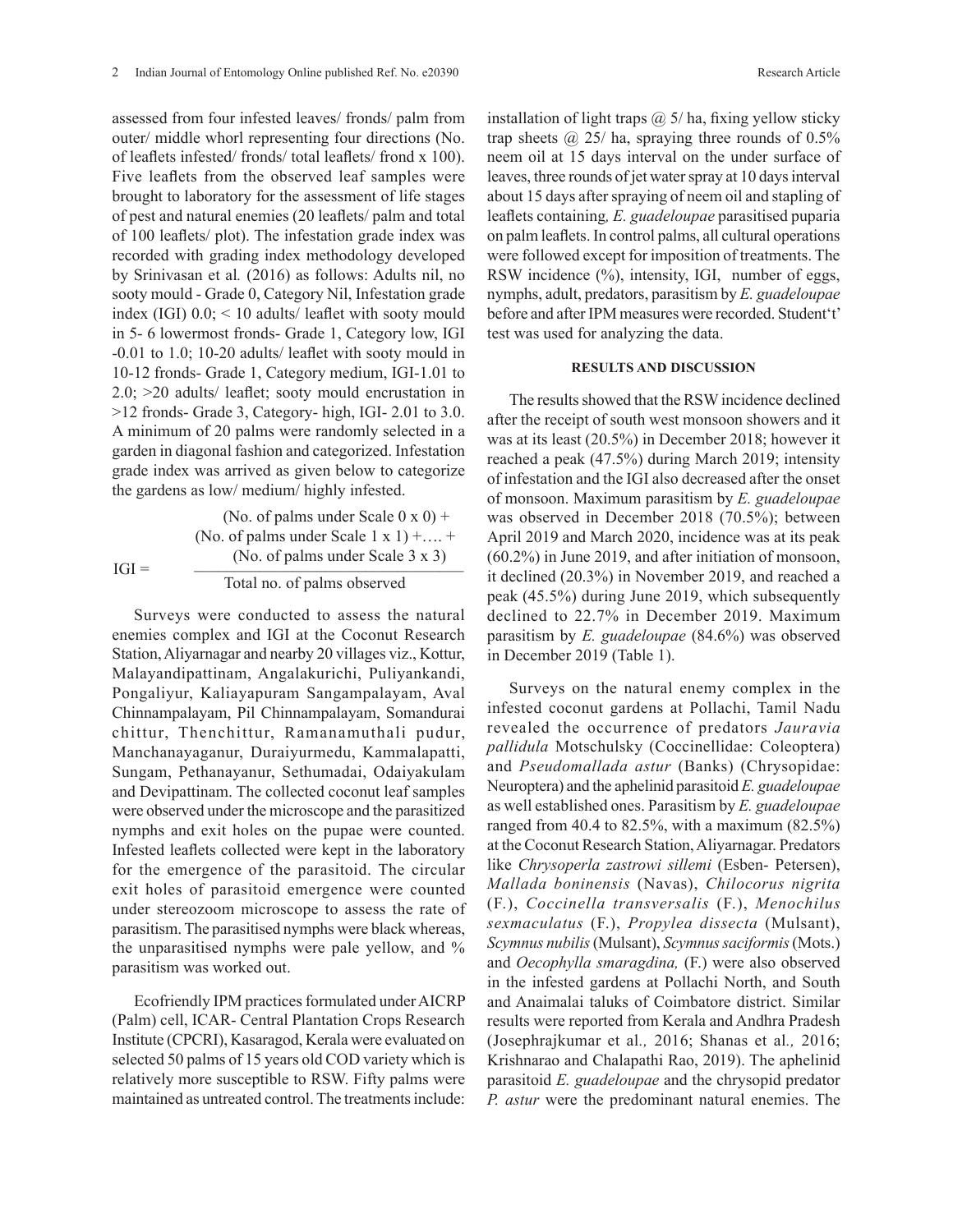Ecofriendly management of rugose spiralling whitefly *Aleurodicus rugioperculatus* Martin infesting coconut 3 M Alagar et al.

| Months           | Incidence<br>of RSW | Intensity<br>of RSW | Infestation<br>grade |                | Live colony/ four leaflets/ palm |                | Predators/<br>four       | Parasitisation by<br>E. guadeloupae |
|------------------|---------------------|---------------------|----------------------|----------------|----------------------------------|----------------|--------------------------|-------------------------------------|
|                  | $(\%)$              | $(\%)$              | index                | Eggs           | <b>Nymphs</b>                    | Adult          | leaflets/<br>palm        | $(\%)$                              |
|                  |                     |                     |                      | 2018-19        |                                  |                |                          |                                     |
| <b>June 2018</b> | 38.3                | 50.7                | 1.3                  | 50.2           | 26.5                             | 12.2           | 0.2                      | 25.7                                |
| <b>July 2018</b> | 32.2                | 40.7                | 0.9                  | 42.5           | 38.7                             | 10.5           | 0.5                      | 35.5                                |
| August 2018      | 29.2                | 28.5                | 0.8                  | 27.2           | 52.5                             | 7.2            | 0.5                      | 23.5                                |
| September 2018   | 25.7                | 24.8                | $0.8\,$              | 8.3            | 3.4                              | 4.5            | 0.7                      | 50.8                                |
| October 2018     | 24.4                | 23.5                | $1.0\,$              | 40.5           | 32.5                             | 6.5            | 0.9                      | 60.3                                |
| November 2018    | 21.5                | 25.3                | $1.2\,$              | 27.2           | 52.5                             | 7.2            | 0.5                      | 52.8                                |
| December 2018    | 20.5                | 20.8                | 1.3                  | 42.5           | 38.7                             | 10.5           | $\overline{\phantom{a}}$ | 70.5                                |
| January 2019     | 32.5                | 20.7                | 2.4                  | 50.2           | 26.5                             | 12.2           | 0.5                      | 48.8                                |
| February 2019    | 41.8                | 25.5                | 2.5                  | 42.5           | 54.5                             | 15.8           | 0.7                      | 69.5                                |
| March 2019       | 47.5                | 34.9                | 2.7                  | 37.8           | 48.5                             | 20.5           | 0.4                      | 60.5                                |
| $Mean \pm SE$    | $31.3 \pm 2.7$      | $29.5 \pm 2.9$      | $1.5 \pm 0.2$        | $36.9 \pm 3.8$ | $37.4 \pm 4.8$                   | $10.7 \pm 1.4$ | $0.5 \pm 0.1$            | $49.9 \pm 5.0$                      |
|                  |                     |                     |                      | 2019-20        |                                  |                |                          |                                     |
| April, 2019      | 50.5                | 35.8                | 1.2                  | 40.2           | 21.2                             | 9.8            | 0.2                      | 30.8                                |
| May, 2019        | 55.7                | 40.5                | 1.5                  | 34.0           | 31.0                             | 8.4            | 0.6                      | 42.6                                |
| June, 2019       | 60.2                | 45.5                | 1.4                  | 21.8           | 42.0                             | 5.8            | 0.6                      | 28.2                                |
| July, 2019       | 50.8                | 40.2                | 1.0                  | 6.6            | 2.7                              | 3.6            | 0.8                      | 61.0                                |
| August, 2019     | 48.3                | 37.4                | 0.8                  | 32.4           | 26.0                             | 5.2            | 1.1                      | 72.4                                |
| September, 2019  | 32.5                | 33.2                | $0.8\,$              | 21.8           | 42.0                             | 5.8            | 0.6                      | 63.4                                |
| October, 2019    | 25.2                | 28.5                | 1.0                  | 34.0           | 31.0                             | 8.4            | $0.8\,$                  | 42.6                                |
| November, 2019   | 20.3                | 25.2                | 0.8                  | 21.8           | 42.0                             | 5.8            | 0.2                      | 30.8                                |
| December, 2019   | 21.4                | 22.7                | 0.5                  | 34.0           | 31.0                             | 8.4            | 0.6                      | 84.6                                |
| January 2020     | 22.5                | 25.2                | 0.7                  | 34.0           | 38.5                             | 18.5           | $0.8\,$                  | 70.5                                |
| February 2020    | 28.7                | 30.2                | 1.5                  | 35.2           | 48.7                             | 25.7           | 0.5                      | 65.2                                |
| March 2020       | 35.3                | 33.4                | 2.0                  | 35.2           | 60.7                             | 38.4           | 0.6                      | 42.5                                |
| Mean± SE         | $37.6 \pm 4.0$      | $33.2 \pm 1.9$      | $1.1 \pm 0.1$        | $29.3 \pm 2.6$ | $34.7 \pm 4.1$                   | $12.0 \pm 2.9$ | $0.6 \pm 0.1$            | $52.9 \pm 5.2$                      |

Table 1. Seasonal incidence of RSW and its natural enemies in coconut (2018-19 & 2019-20)

\*Mean of three trials, Mean ± standard error

ecofriendly IPM measures adopted during 2018-19 revealed that the RSW incidence significantly reduced from 75.5 to 37.7%, with intensity reducing from 85.7 to 42.9% on treated palms; in the untreated control palms, it increased from 64.2 to 80.2% and 80.5 to 95.5%, respectively. Similarly, the live colonies of eggs, nymphs and adults also significantly reduced. All the parameters except IGI and occurrence of predators significantly differed as compared to natural control in the post treatment observations.

Similar decreasing trend of incidence and intensity was observed during 2019-20 as well, and with IPM practices it was significantly reduced from 56.6 to 28.3%, with intensity of 64.3 to 32.2% and the IGI also significantly reduced from 1.7 (medium) to 0.8 (low). The IGI was observed to be subdued in control plots owing to the reduced treatmental disturbances, which subsequently enhanced the parasitic potential of *E. guadeloupae* marginally up to 56.6% (Table 2). The natural control as exhibited in control plots led to declining incidence, intensity and IGI even in comparison to the IPM practiced plots. Comparison between intensity of infestation and parasitism by *E. guadeloupae* revealed that the intensity reduced from 85.7 to 42.9% in treated palms compared to control palms (in which it increased from 80.5 to 95.5%. The parasitism by *E. guadeloupae* also increased from 43.2 to 70.2% in the IPM practiced plots, whereas it increased marginally from 50.5 to 61.5% in control plots. During 2019-20, the intensity of infestation reduced from 64.3 to 32.3% in the IPM practiced plots compared to control plots, and parasitism by *E. guadeloupae* increased from 32.4 to 78.5% (IPM plots) and 37.9 to 56.6% (control plots). This indicated faster reduction in intensity of infestation also coupled with enhancement in parasitic potential by *E, guadeloupae* when IPM is practiced. These results indicate that the palms that received ecofriendly IPM practices along with parasitism by *E. guadeloupae* suppressed the RSW infestation to a significant level. These results are in accordance with the research outcome emerged from Kerala and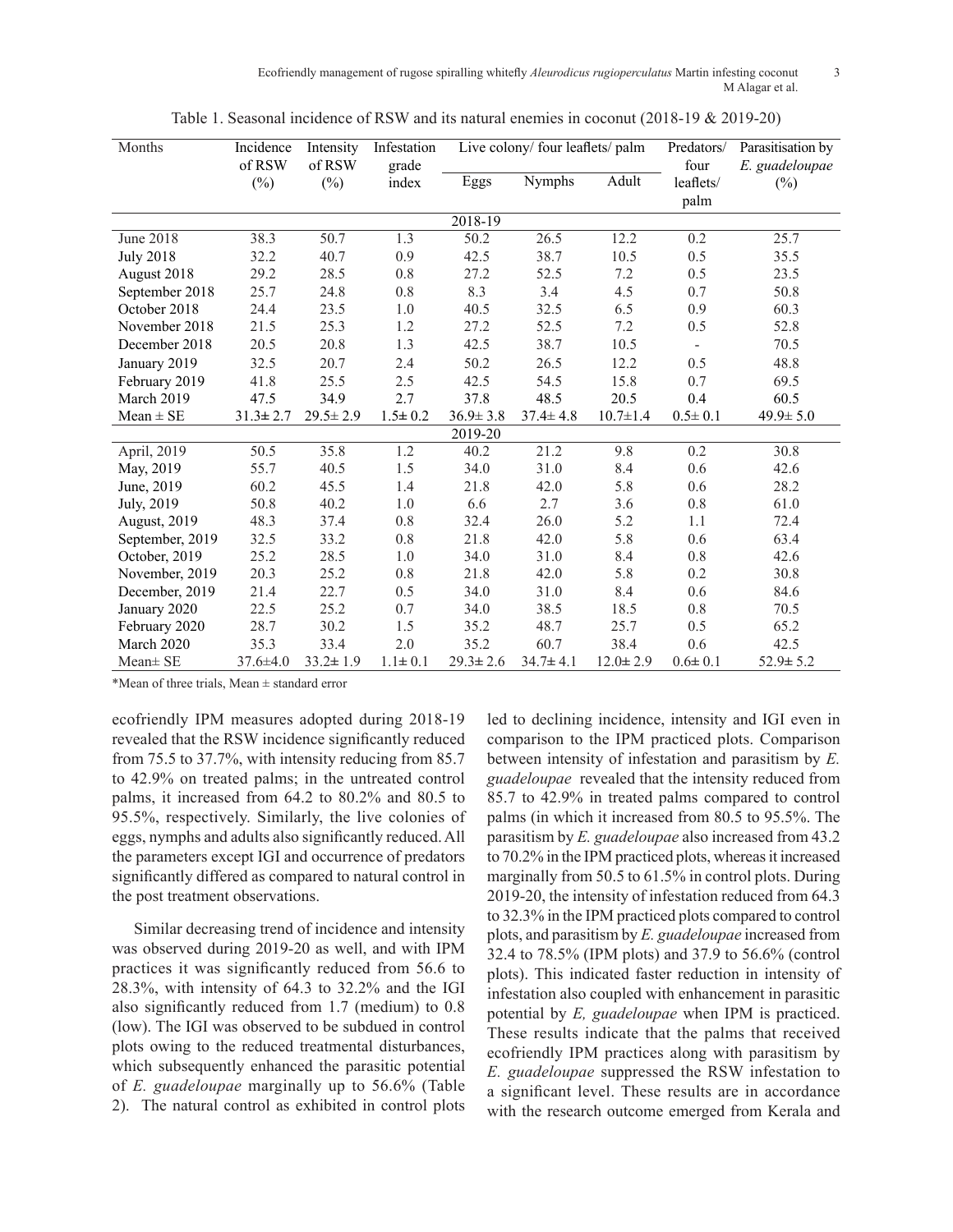|                                      |                  |                  |                        |                      |                                            |                       |                       | 2018-19         |                  |             |                        |                  |                         |                       |                            |                 |
|--------------------------------------|------------------|------------------|------------------------|----------------------|--------------------------------------------|-----------------------|-----------------------|-----------------|------------------|-------------|------------------------|------------------|-------------------------|-----------------------|----------------------------|-----------------|
|                                      |                  |                  |                        |                      | Pre-treatment                              |                       |                       |                 |                  |             |                        |                  | Post-treatment          |                       |                            |                 |
| Treatments                           | Inci-            | Inten-           |                        | Live colony          |                                            | Infestation           | Preda-                | Parasiti-       | Inci-            | Inten-      |                        | Live colony      |                         | Infesta-              | Preda-                     | Parasiti-       |
|                                      | dence<br>(%)     | ity<br>©         | Egg                    | Nymph $\overline{A}$ | dult                                       | Grade<br>Index        | $\mathrm{eV}$<br>tors | sation<br>(%)   | dence<br>$(\%)$  | (%)<br>sity | Egg                    | Nymph            | Adult                   | Grade<br>tion         | $\rm \ddot{\rm 8}$<br>tors | sation<br>(%)   |
|                                      |                  |                  |                        |                      |                                            |                       | Palm)                 |                 |                  |             |                        |                  |                         | Index                 | Palm)                      |                 |
| T1-Eco                               | 75.5             | 85.7             | 22.5                   | 30.2                 | 2.4                                        | 2.2                   | 0.8                   | 43.2            | 37.7             | 42.9        | 11.3                   | 15.1             | 6.2                     | $\Xi$                 | 0.4                        | 70.2            |
| management<br>friendly pest          |                  |                  |                        |                      |                                            |                       |                       |                 |                  |             |                        |                  |                         |                       |                            |                 |
| T2-Natural<br>control                | 64.2             | 80.5             | 25.5                   | 32.5                 | $\overline{0}$                             | 2.5                   | 0.5                   | 50.5            | 80.2             | 95.5        | 31.9                   | 40.6             | 12.7                    | 2.5                   | 0.6                        | 61.5            |
| Significance<br>$(p=0.1)$            | $\overline{S}$ . | $\overline{N}$ . | $\overline{S}$ .       | N.S.                 | N.S.                                       | X.S.                  | N.S.                  | ∗               | ⋇                | ∗           | ∗                      | ∗                | ∗                       | ΧŚ.                   | $\overline{S}$             | ⋇               |
| t' value                             | 0.6              | $\overline{0}$ . | 0.7                    | 0.2                  | 004<br>$\circ$                             | 0.2                   | $0.\overline{3}$      | 6.2             | 6.2              | 4.5         | 0.001                  | $2.\overline{3}$ | $\overline{0}$ :        | 1.3                   | 0.5                        | 6.5             |
|                                      |                  |                  |                        |                      |                                            |                       |                       | 2019-20         |                  |             |                        |                  |                         |                       |                            |                 |
| friendly pest<br>T1-Eco              | 56.6             | 64.3             | 16.9                   | 22.7                 | 9.3                                        | 1.7                   | 0.6                   | 32.4            | 28.3             | 32.2        | 8.5                    | 11.3             | 4.7                     | $\overline{0.8}$      | 0.3                        | 78.5            |
| management<br>T2-Natural             | 48.2             | 60.4             | 19.1                   | 24.4                 | 7.6                                        | 1.9                   | 0.4                   | 37.9            | 60.2             | 71.6        | 23.9                   | 30.5             | 9.5                     | 1.0                   | 0.5                        | 56.6            |
| Significance<br>$(p=0.1)$<br>control | N.S.             | $\times$ S.      | N.S.                   | $\overline{N}$ .     | N.S.                                       | X.S.                  | N.S.                  | ⋇               | $\star$          | $\star$     | ∗                      | ∗                | $\ast$                  | N.S.                  | S N                        | ⋇               |
| 't' value                            | 0.6              | $\overline{0}$ . | 0.7                    | 0.2                  | 0.004                                      | 0.2                   | 0.3                   | 6.2             | 6.2              | 4.5         | 0.001                  | 2.3              | $\overline{0}$ .        | 1.3                   | $\sim 0$                   | 6.5             |
|                                      |                  |                  |                        |                      | Pretreatment                               |                       |                       |                 |                  |             |                        |                  | Post-treatment          |                       |                            |                 |
| Treatments/<br>year                  | (No. of<br>Yield |                  | Cultivation<br>Cost of |                      | Gross return<br>$\frac{1}{a}$ ha)<br>$\in$ | Net return<br>(Rs/ha) |                       | <b>BC</b> ratio | (No. of<br>Yield |             | Cultivation<br>Cost of |                  | Gross return<br>(Rs/ha) | Net return<br>(Rs/ha) |                            | <b>BC</b> ratio |
|                                      | nuts/ha)         |                  | (Rs/ha)                |                      |                                            |                       |                       |                 | nuts/ha)         |             | $\frac{Rs}{ha}$        |                  |                         |                       |                            |                 |
|                                      |                  |                  |                        |                      |                                            |                       |                       | 2018-19         |                  |             |                        |                  |                         |                       |                            |                 |
| Ecofriendly<br>IМ                    | 10,726           |                  | 65,245                 |                      | 1,44,801                                   | 79,556                |                       | 1:2.2           | 12,975           |             | 71,245                 |                  | 1,75,163                | 1,03,918              |                            | 1:2.5           |
| Natural<br>control                   | 11,245           |                  | 67,152                 |                      | 1,51,808                                   | 84,656                |                       | 1:2.3           | 10,726           |             | 67,542                 |                  | 1,44,801                | 77,259                |                            | 1:2.1           |
|                                      |                  |                  |                        |                      |                                            |                       |                       | 2019-20         |                  |             |                        |                  |                         |                       |                            |                 |
| Ecofriendly<br>INd                   | 12,975           |                  | 71,245                 |                      | ,75,163                                    | 1,03,918              |                       | 1:2.5           | 15,916           |             | 71,245                 |                  | 2,14,866                | 1,43,621              |                            | 1:3.0           |
| Natural<br>control                   | 10,726           |                  | 67,542                 |                      | 1,44,801                                   | 77,259                |                       | $1:2.1$         | 10,726           |             | 65,124                 |                  | 1,44,801                | 79,677                |                            | 1:2.2           |

Table 2. Efficacy of ecofriendly IPM against RSW and yield/economics in in coconut (2018-19 & 2019-20) Table 2. Efficacy of ecofriendly IPM against RSW and yield/ economics in in coconut (2018-19 & 2019-20)